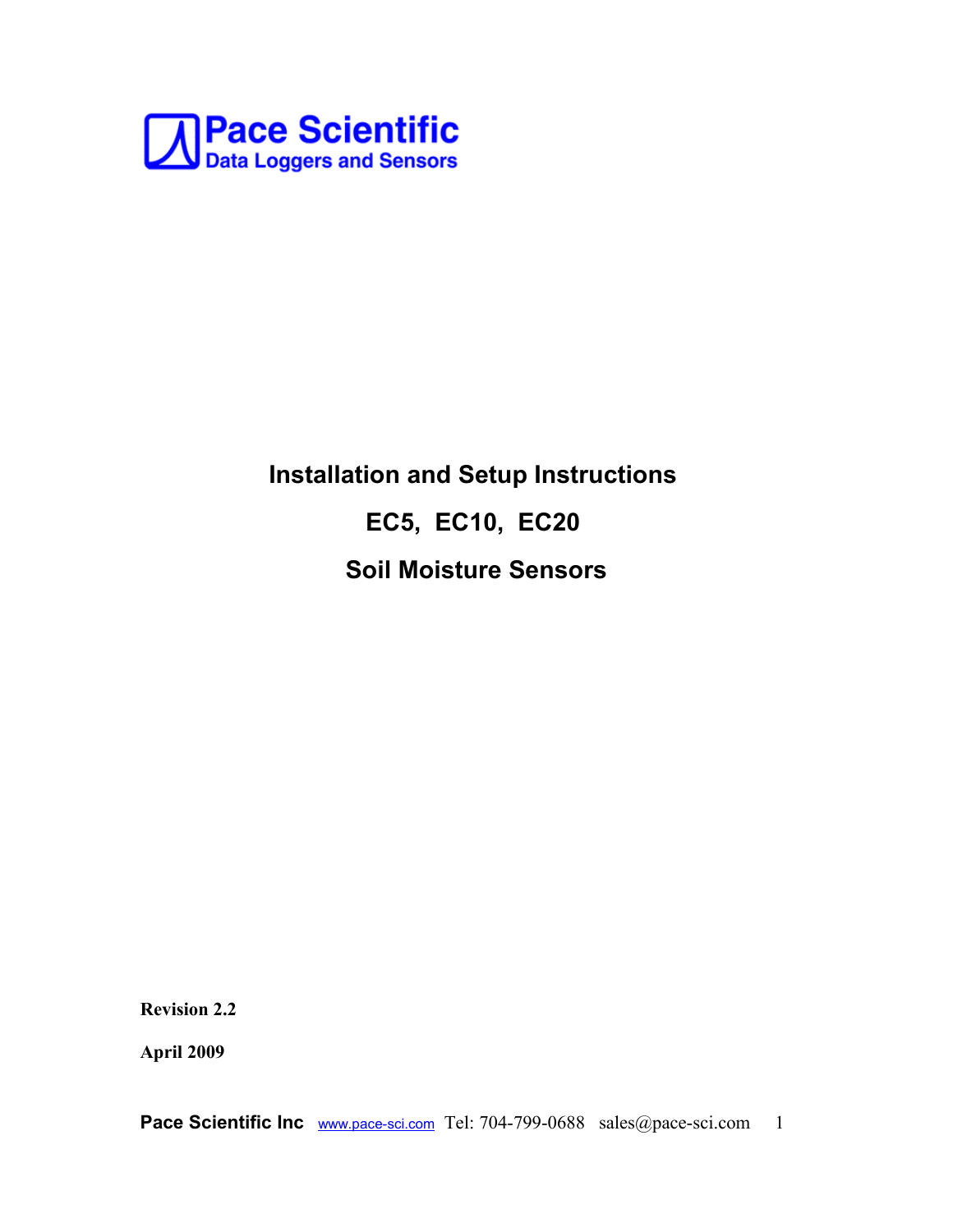#### **Disclaimer**

The following warranty and liability disclaimer apply to this product.

PACE SCIENTIFIC INC ("PACE") MAKES NO WARRANTIES, EXPRESSED OR IMPLIED, INCLUDING WITHOUT LIMITATION THE IMPLIED WARRANTIES OF MERCHANTABILITY AND FITNESS FOR A PARTICULAR PURPOSE REGARDING ITS HARDWARE AND SOFTWARE PRODUCTS. PACE DOES NOT WARRANT, GUARANTEE OR MAKE ANY REPRESENTATIONS REGARDING THE USE OR THE RESULTS OF THE USE OF ITS HARDWARE AND SOFTWARE PRODUCTS IN TERMS OF THEIR CORRECTNESS OR OTHERWISE. THE ENTIRE RISK AS TO THE RESULTS AND PERFORMANCE OF ITS HARDWARE AND SOFTWARE PRODUCTS IS ASSUMED BY YOU. THE EXCLUSION OF IMPLIED WARRANTIES IS NOT PERMITTED BY SOME STATES. THE EXCLUSION MAY NOT APPLY TO YOU"

"IN NO EVENT WILL PACE, ITS OFFICERS, EMPLOYEES OR AGENTS BE LIABLE TO YOU FOR ANY CONSEQUENTIAL, INCIDENTAL OR SPECIAL DAMAGES (INCLUDING DAMAGES FOR LOSS OF BUSINESS PROFITS, BUSINESS INTERRUPTION, LOSS OF BUSINESS INFORMATION AND THE LIKE) ARISING OUT OF THE USE OR THE INABILITY TO USE ITS HARDWARE AND SOFTWARE PRODUCTS EVEN IF PACE HAS BEEN ADVISED OF THE POSSIBILITY OF SUCH DAMAGES. BECAUSE SOME STATES DO NOT ALLOW THE EXCLUSION OR LIMITATION OF LIABILITY FOR CONSEQUENTIAL DAMAGES, THE ABOVE LIMITATIONS MAY NOT APPLY TO YOU.

PACE PROVIDES THIS DOCUMENTATION "AS IS" WITHOUT WARRANTY OF ANY KIND, EITHER EXPRESS OR IMPLIED, INCLUDING, BUT NOT LIMITED TO, THE IMPLIED WARRANTIES OF MERCHANTABILITY OR FITNESS FOR A PARTICULAR PURPOSE. Some states do not allow disclaimer of express or implied warranties in certain transactions, therefore, this statement may not apply to you.

This documentation could include technical inaccuracies or typographical errors. Changes are periodically made to the information herein; these changes will be incorporated in later editions. Pace Scientific Inc. may make improvements and/or changes in the product(s) and/or program(s) described in this documentation at any time without notice.

Copyright © 2007-2009 Pace Scientific Inc. All rights reserved.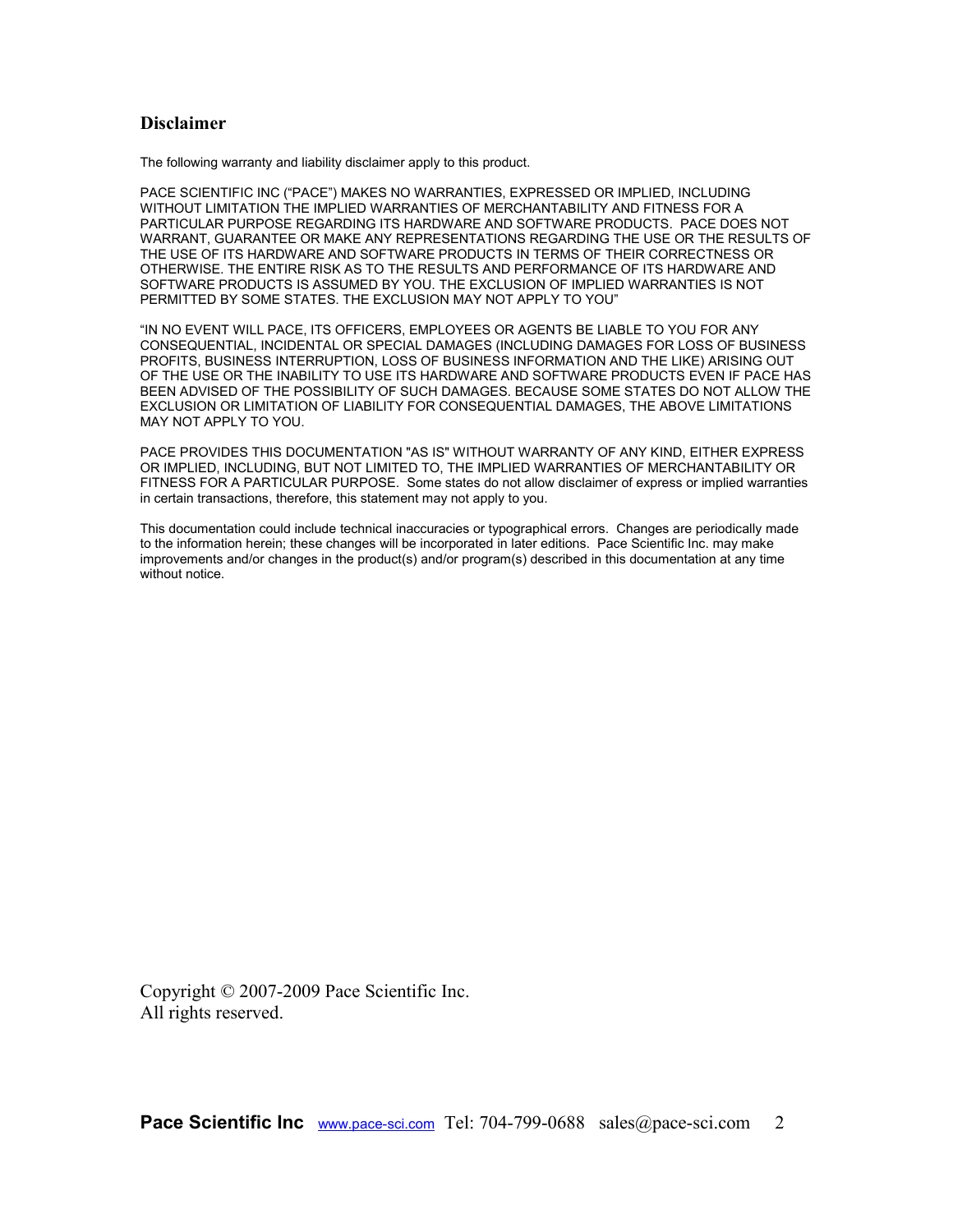## **EC Series Soil Moisture Probes**

EC series probes measure the dielectric constant of the soil in order to find its volumetric water content. Since the dielectric constant of water is much higher than that of air or soil minerals, the dielectric constant of the soil is a sensitive measure of water content.

## **EC10 and EC20**

The EC10 and EC20 sensors have active sensing lengths of 10 cm and 20 cm respectively.

## **EC5**

The EC5 has a 5 cm active sensing length, and different electronics compared to the EC10 and EC20. The EC5 has a two-prong design and utilizes a higher measurement frequency, allowing the EC5 to measure accurately measure VWC from 0 to 100% in all soil types and a wider range of salinities.

> *Note: The EC5 is incompatible with Pace XR440 and XR5-8x series Data Loggers.*

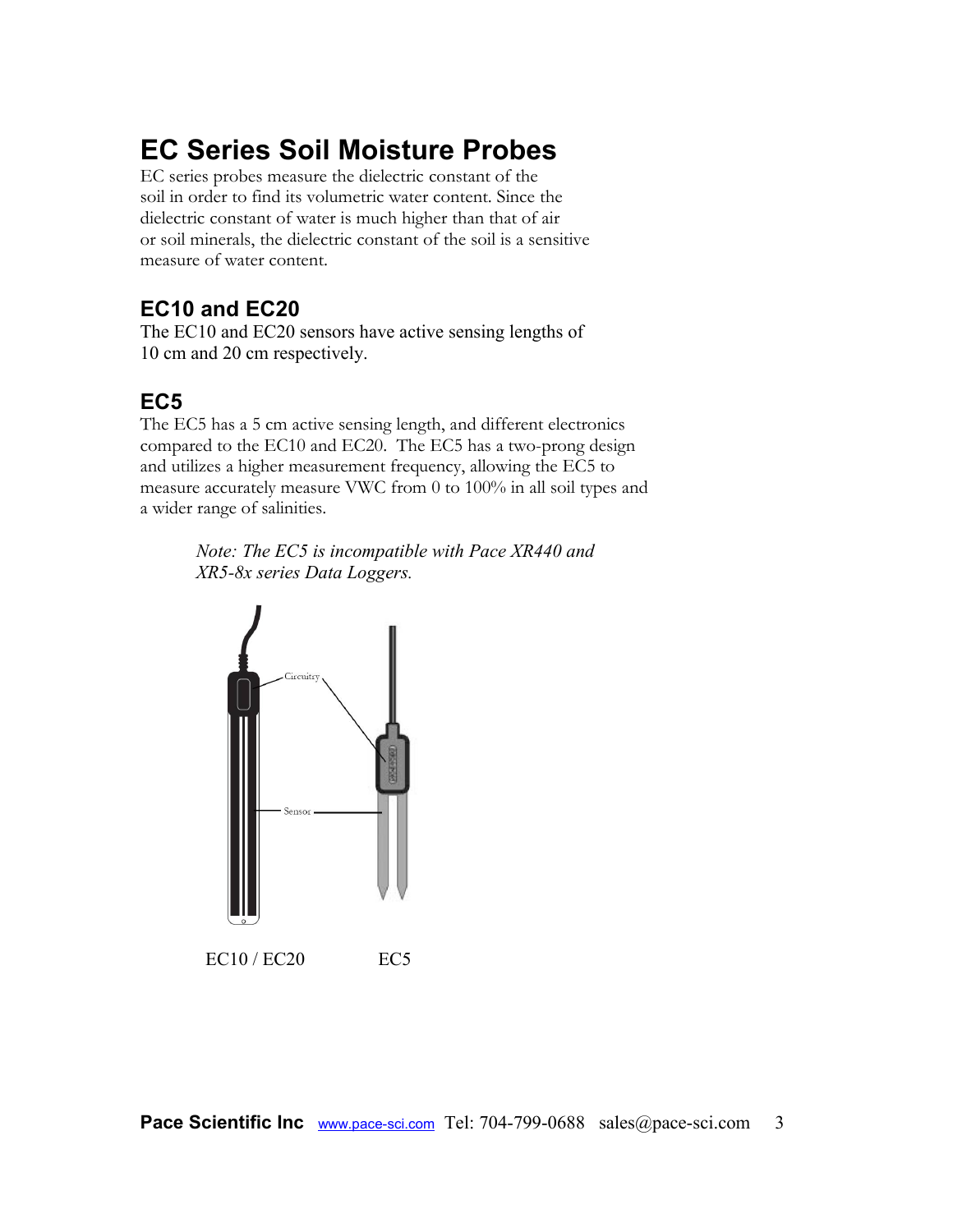## **Installation**

When selecting a site for installation, it is important to remember that the soil adjacent to the probe surface has the strongest influence on the probe reading and that the probe measures the *volumetric* water content. Therefore any air gaps or excessive soil compaction around the probe can profoundly influence the readings. Also, do not install the probes adjacent to large metal objects such as metal poles or stakes. This can attenuate the probe's electromagnetic field and adversely affect output readings. Because the EC5 has gaps between its prongs, it is also important to consider the size of the media you are inserting the probe into. It is possible to get sticks, bark, roots or other material stuck between the probe prongs, which will adversely affect readings. Finally, be careful when inserting the probes into dense soil, as the prongs will break if excessive sideways force is used when pushing them in.

## **Procedure**

When installing the probe, it is best to maximize contact between the probe and the soil. There are two methods to accomplish this.

### **EC10 and EC20**

Use a thin implement like a trenching shovel, gardening spade, or flat bar to make a pilot hole in the soil. Then insert the probe into the hole, making sure the entire length of the probe is covered. Finally, insert the shovel again into the soil a few inches away from the probe, and gently force soil toward the probe to provide good contact between the probe and the soil. For deeper installation, excavate down to the level you wish to measure, then install the probe as described.

### **EC5**

Insert the probes into the soil, making sure that the prongs are buried completely up to the black overmolding, as shown at the right:

The tip of each prong has been sharpened to make it easier to push the probe in - *be careful with the sharp tips!* The probe may be difficult to insert into extremely compact or dry soil. If you have difficulty inserting the probe, try loosening the soil somewhat or wetting the soil. **Never pound it in!**

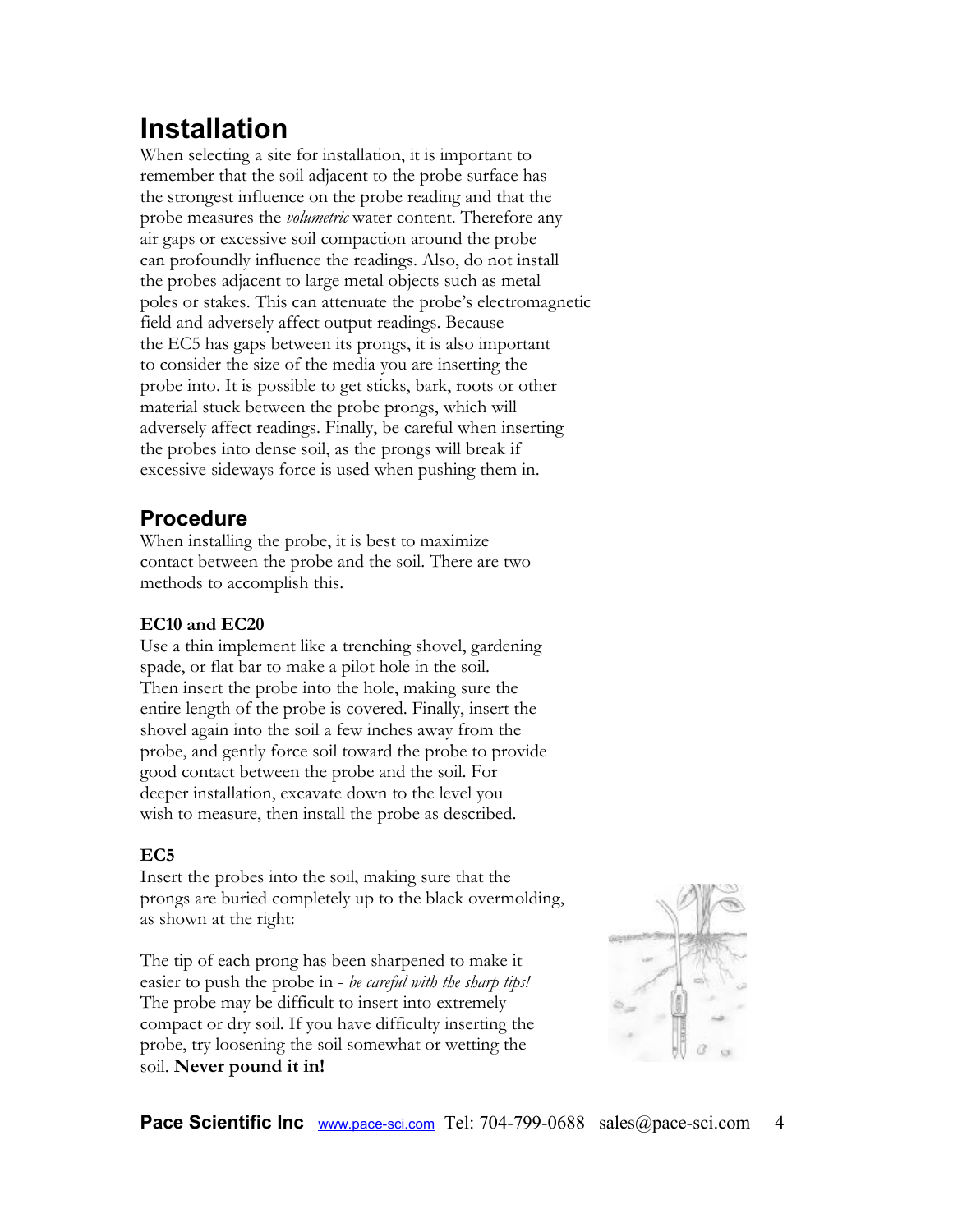#### **Orientation**

The probe can be oriented in any direction. However, orienting the flat side perpendicular to the surface of the soil will minimize effects on downward water movement.

#### Removing the Probe

When removing the probe from the soil, **do not pull it out of the soil by the cable!** Doing so may break internal connections and make the probe unusable.

#### **Wiring:**

All EC Series Soil Moisture Probes each have three connecting wires: A bare ground wire (braid), an Excitation wire (White), and an Analog Output wire (Red). Wiring is provided below for each Pace Data Logger family.

**XR5-SE** *(compatible with all EC Probes: EC5, EC10, EC20) For XR5-SE and any XR5 model beginning with "XR5-SE"* Braid: Any C Terminal Red: Any Input Channel (set for 0-2.5v) White: D Terminal

**XR440** *(EC10 and EC20 only; the XR440 is not compatible with the EC5)*

| Braid: | C Terminal        |
|--------|-------------------|
| Red:   | Any Input Channel |
| White: | E Terminal        |

**XR5-8A-SE, XR5-8X-SE** *(EC10 and EC20 only; not compatible with the EC5)*

| Braid: | Any C Terminal           |
|--------|--------------------------|
| Red:   | Any 0-2.5y Input Channel |
| White: | E Terminal               |

#### **Extension cable**

You can safely connect up to 200 FT ( 60 meters) of extension cable without signal attenuation. Use cable that is suitable for the intended environment. For example, use UV resistant Sunlight-rated cable if the extension cable will be used outdoors. If the extension cable will be buried in the soil is should be rated for Burial use. Use 2 conductor + shield, 22 AWG cable. For most applications, you will want to seal the connections from the elements to maintain a good connection and to prevent corrosion.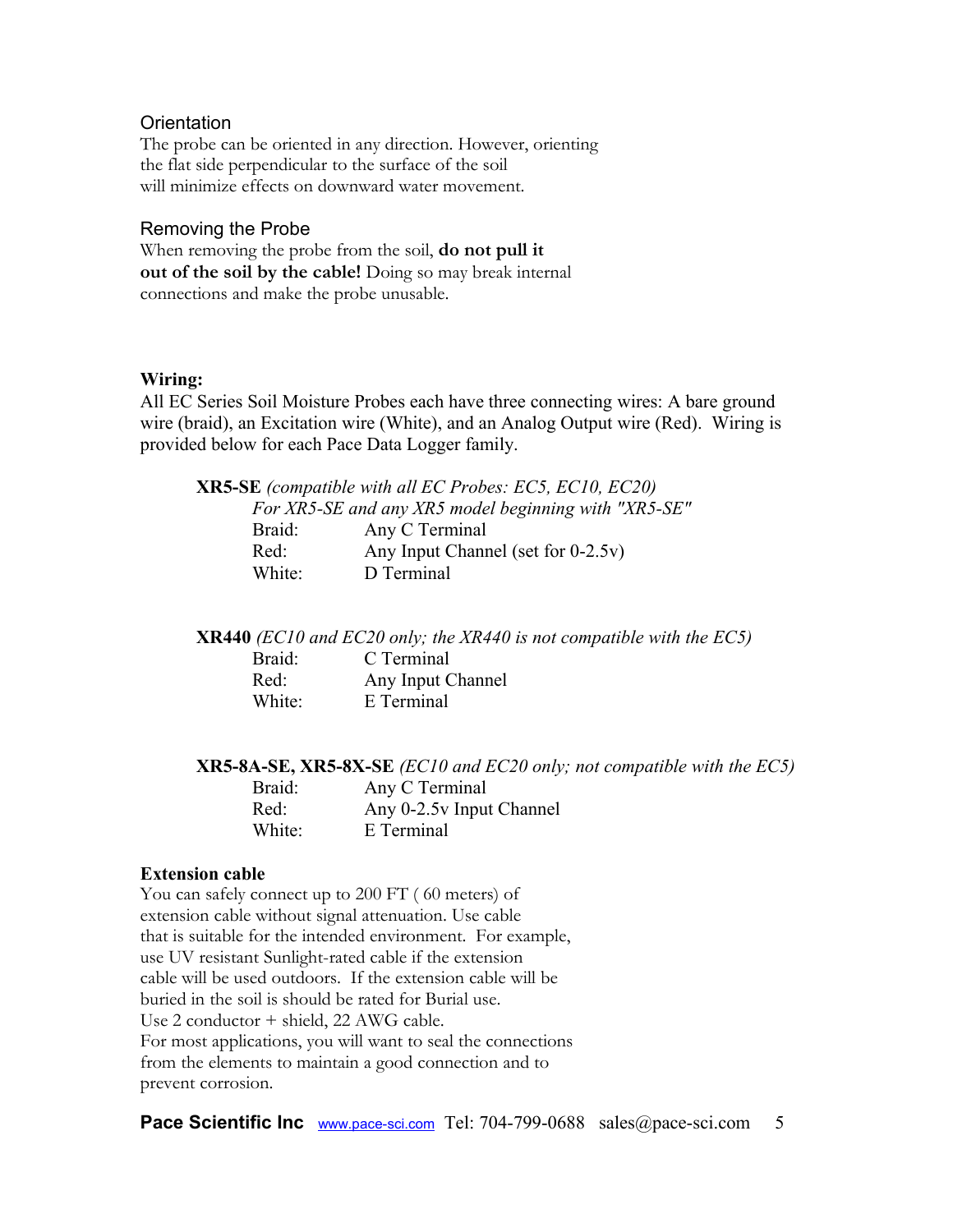#### **Scaling, EC10**

Note:

Readings in %Volumetric Water Content

| Readings in 70 volumente water Coment                   |                                       |                        |
|---------------------------------------------------------|---------------------------------------|------------------------|
| XR5-SE and derivative models; EC10 wired to D Terminal  |                                       |                        |
| Input Channel Type: 0-2.5v                              |                                       |                        |
| Slope:                                                  | 93.6 (most soil types)                |                        |
| Offset:                                                 | -37.6 (most soil types)               |                        |
| XR440; EC10 wired to E Terminal                         |                                       |                        |
| Low Value: -50.4 (sand) -32.5 (silt or clay)            |                                       |                        |
| High Value:                                             | $406.9$ (sand)                        | $251.0$ (silt or clay) |
| XR5-8A-SE, XR5-8X-SE; EC10 wired to E Terminal          |                                       |                        |
| Input Channel Type: 0-2.5v                              |                                       |                        |
| Slope:                                                  | 71.3 (sand) 43.7 (silt or clay)       |                        |
| Offset:                                                 | $-50.4$ (sand) $-32.5$ (silt or clay) |                        |
| Scaling, EC20                                           |                                       |                        |
| Readings in %Volumetric Water Content                   |                                       |                        |
| XR5-SE and derivative models; EC20 wired to D Terminal. |                                       |                        |
|                                                         |                                       |                        |
| Input Channel Type: 0-2.5v                              |                                       |                        |
| Slope:                                                  | 69.5 (most soil types)                |                        |
| Offset:                                                 | -29.0 (most soil types)               |                        |
| XR440; EC20 wired to E Terminal.                        |                                       |                        |
| Low Value: -33.5 (most soil types)                      |                                       |                        |
| High Value: 241.0 (most soil types)                     |                                       |                        |

XR5-8A-SE, XR5-8X-SE; EC20 wired to E Terminal.

Slope: 41.5 (most soil types)<br>Offset: -33.5 (most soil types)

 $-33.5$  (most soil types)

Using the above listed scaling values, the EC10 and EC20 will read approximately 40%

Input Channel Type: 0-2.5v

VWC immersed in water and approximately -10% VWC in air.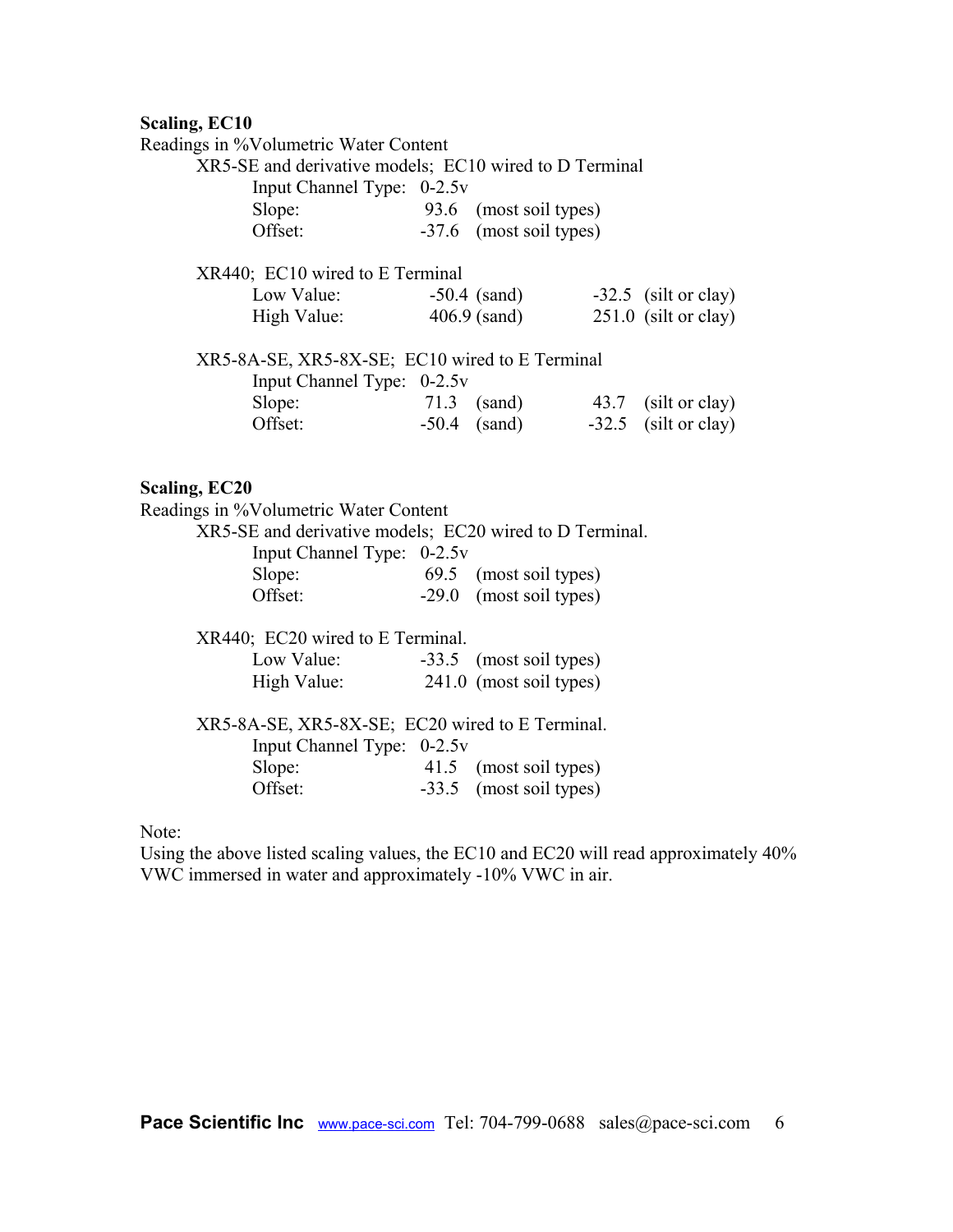#### **Scaling, EC5**

#### **For all Mineral Soils**

Readings in %Volumetric Water Content XR5-SE and derivative models; EC5 wired to D Terminal. Input Channel Type: 0-2.5v Slope: 119.0 Offset: -40.1

#### **For Potting Soils**

(such as Sunshine Mix or Miracle Grow Potting Mix) Readings in %Volumetric Water Content XR5-SE and derivative models; EC5 wired to D Terminal. Input Channel Type: 0-2.5v Slope: 103.0 Offset:  $-33.4$ 

*The EC5 is incompatible with Pace XR440 and [XR5-8 Series Data Loggers.](http://www.pace-sci.com/XR5-8x-SE.htm)*

Using the slope and offset values listed above for Mineral Soils, the EC5 will read approximately 60% VWC immersed in water and approximately -13.5% VWC in air.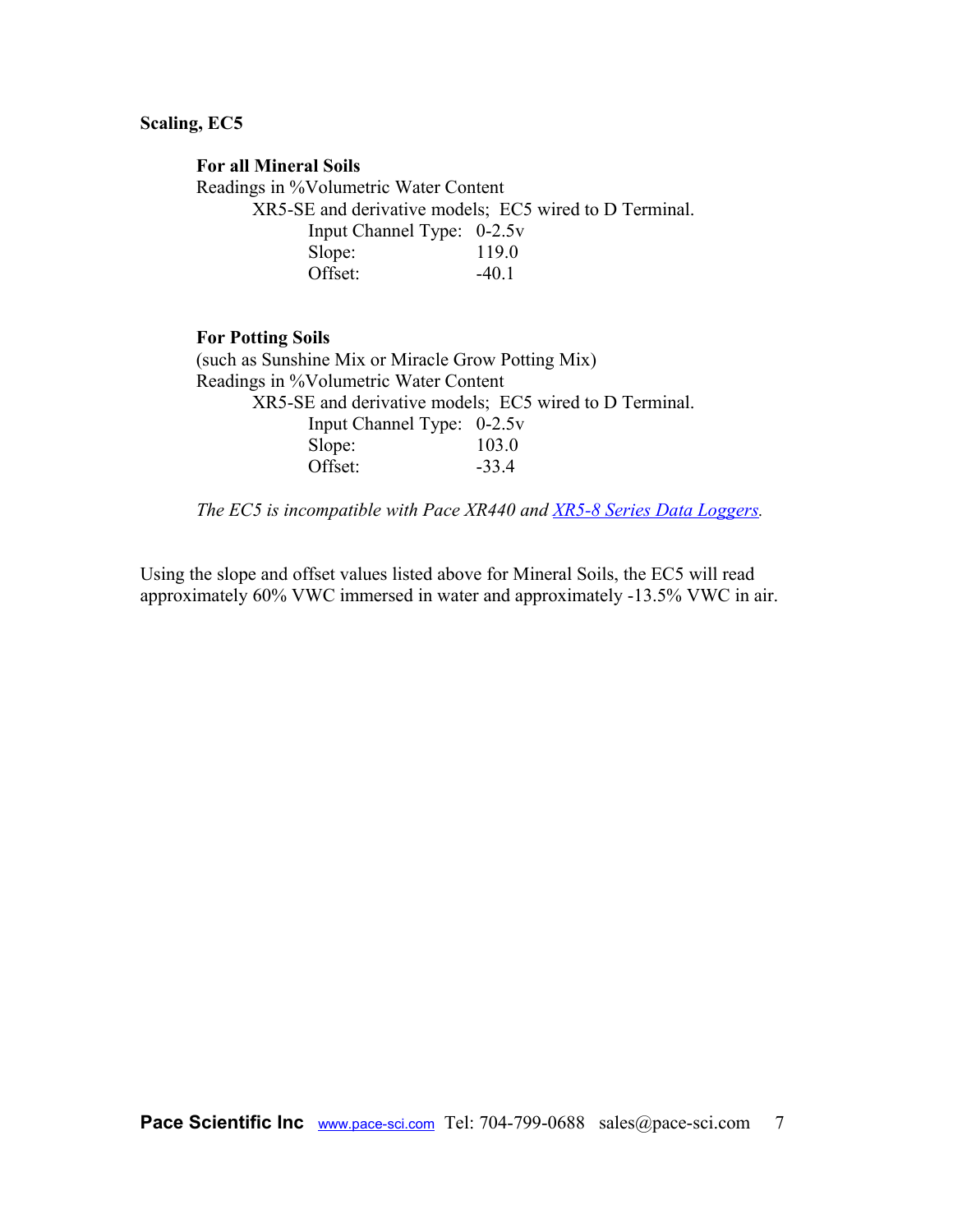#### **Excitation Time requirement:**

EC5, EC10 and EC20 Probes require a minimum of 10ms of excitation. All Pace Data Loggers meet this requirement.

On the XR5, use the "Sensor Excitation" selection of "30 ms" unless other connected sensors require a longer excitation time.

#### **Maximum EC10 / EC20 Sensors per Pace Data Logger:**

| Model<br><b>XR440</b>         | <b>Excitation Terminal</b><br>E | Maximum EC10 / EC20 Probes |
|-------------------------------|---------------------------------|----------------------------|
| XR5-8A-SE<br><b>XR5-8X-SE</b> | E<br>E                          |                            |
| XR5-SE<br>XR5-SE              | E                               | 8                          |

Note:

Powering the EC10 and EC20 Sensors from the E terminal of an XR5-SE\* is not recommended due to the higher current draw of EC sensors when powered from 5 vdc.

\* All XR5 models beginning with "XR5-SE".

#### **Maximum EC5 Sensors per Pace Data Logger:**

| Model  | <b>Excitation Terminal</b> | Maximum EC5 Probes |
|--------|----------------------------|--------------------|
| XR5-SE |                            |                    |
| XR5-SE |                            |                    |

The following models do not have sufficient excitation current to power an EC5: XR440, XR5-8A-SE, XR5-8X-SE

> Notes: Powering an EC5 Sensor from the E terminal of an XR5-SE\* is not recommended. A single EC5 Sensor powered by the E terminal will consume about 27 ma, close to the E terminal's 30 ma maximum.

\* All XR5 models beginning with "XR5-SE".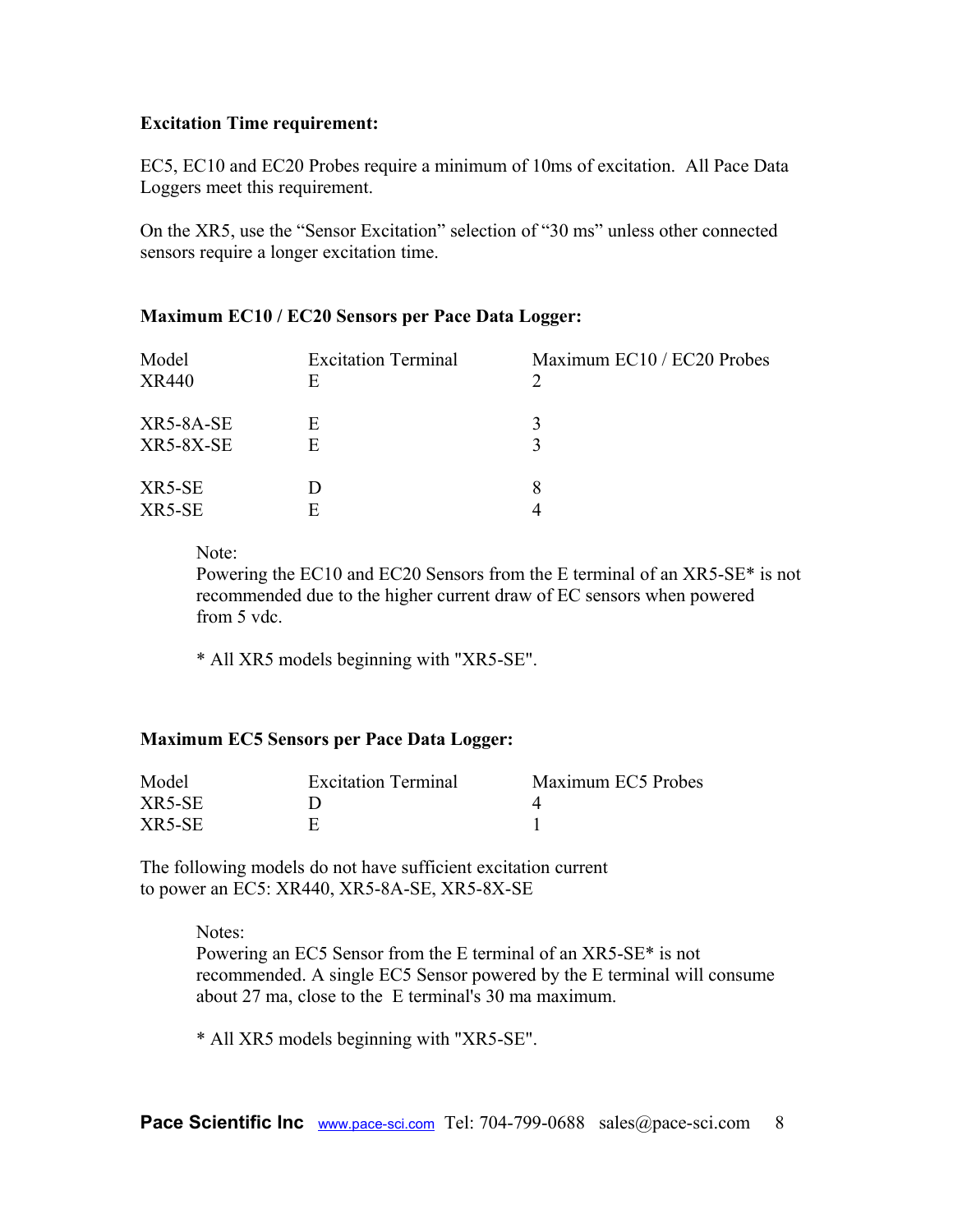## **Specifications**

#### **Minimum Excitation Time:** 10ms (milliseconds)

#### **Accuracy:**

*EC10 and EC20:*  $\pm$  .04 m<sup>3</sup>/m<sup>3</sup> ( $\pm$ 4%) < 0.5 dS/m With soil-specific calibration:  $\pm .02 \text{ m}^3/\text{m}^3 \, (\pm 2\%)$ 

*EC5:* at least  $0.003 \text{ m}^3/\text{m}^3$  all soils, up to  $8 \text{ dS/m}$ With soil-specific calibration:  $\pm .02 \text{ m}^3/\text{m}^3 \, (\pm 2\%)$ 

#### **Resolution:**

*EC10 and EC20:* 0.002m3/m<sup>3</sup> *EC5:* 0.001 m<sup>3</sup>/m<sup>3</sup> VWC in mineral soils, 0.25% in growing media

#### **Power:**

*Requirements:* EC10 and EC20: 2.5VDC @ 2mA, or 5VDC @ 7mA EC5:  $2.5$ VDC  $\omega$  10mA *Output:* 10-40% of excitation voltage (250-1000mV at 2500mV excitation)

#### **Operating Environment:**

*EC10 and EC20:* 0 to 50°C *EC5:* -40 to +60 °C

#### **Range of Measurement:**

*EC10 and EC20:* 0 to saturated VWC *EC5:* 0 to 100% VWC

#### **Probe dimensions:**

*EC20:* 25.4cm x 3.17cm x .15cm *EC10:* 14.5cm x 3.17cm x .15cm *EC5:* 8.9cm x 1.8cm x 0.7cm

**Cable length:** 16 FT **(**5 meter)

**Electrical connection:** stripped and tinned lead wires (22 AWG)